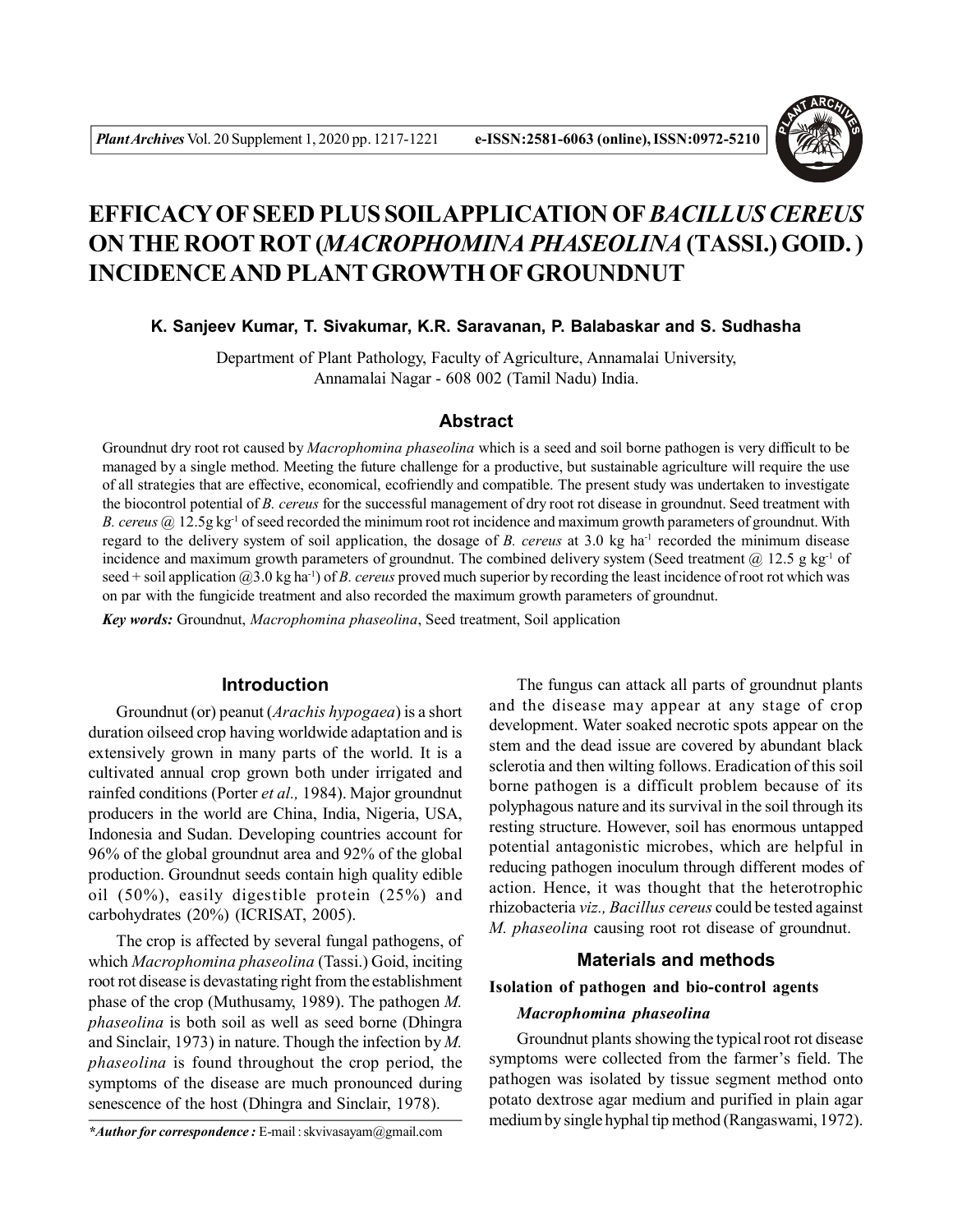The axenic culture of the isolate was maintained on PDA slants and stored at 4°C for further study.

### *Bacillus cereus* **isolate**

The culture of *B. cereus* was obtained from the culture collection of Department of Plant Pathology, Annamalai University. The culture was re-streaked on NA slants and used for further studies.

## **Effect of delivery system of** *B. cereus* **on the incidence of root rot and biometrics of groundnut**

#### **Effect of** *B. cereus* **as seed treatment**

Sterilized soil was mixed with the pathogen inoculum @ five cent (w/w) level and filled in 30cm earthen pots. Surface sterilized groundnut seeds were separately treated with the talc based formulations of the antagonists at different levels *viz.,* 2.5, 5.0, 7.5, 10.0, 12.5, and 15.0 gm/kg of seed. Five numbers of the treated seeds were sown in each pot. Seed treatment with carbendazim  $\omega$  $2g \text{ kg}^{-1}$  was used for comparison and pathogen alone inoculated pots served as control. The experiment was conducted with three replications in a randomized block design. The pots were maintained in a glass house with need based irrigation and all the agronomic procedures were followed as per the standard protocols. The incidence of root rot disease (%), shoot and root length (cm) and biomass (g) of the plant were recorded at the time of harvest. The biomass of the plant was recorded after drying the plants in hot air oven at 60ÚC until attaining a constant weight. In order to find out the rhizosphere competence of the antagonists and the reason for the reduced root rot incidence, the population of the antagonists in the rhizosphere was estimated at the time of harvest by using suitable selective media and serial dilution technique.

#### **Effect of** *B. cereus* **as soil application**

Sterilized soil was mixed with the pathogen inoculum

 $\omega$  five per cent (w/w) level and filled in 30 cm earthen pots. The antagonists meant for soil application were applied at 1.5, 2.0, 2.5, 3.0, 3.5, and 4.0 kg/ha level to the sterilized soil in pots and incorporated well. Five numbers of the treated seeds were sown in each pot. Seeds sown in the pathogen alone inoculated pot served as control and the pot drenched with carbendazim (0.1%) was used for comparison. The experiment was conducted with three replications in a randomized block design. The crop was maintained in a glass house and all the observations were recorded.

## **Effect of** *B. cereus* **as seed treatment plus soil application**

Sterilized soil was mixed with the pathogen inoculum  $\omega$  five per cent (w/w) and filled in 30 cm earthen pots. The most effective seed treatment and soil application dosages identified in the earlier experiments alone were used for testing the efficacy of combined delivery system of *B. cereus*. The antagonist meant for soil application were applied to the sterilized soil in pots and incorporated well. Surface sterilized groundnut seeds treated with the antagonists were sown  $(a)$  five numbers pot<sup>-1</sup>. Surface sterilized groundnut seeds sown in pot soil mixed with the inoculum of *M. phaseolina* alone served as control. Seed treatment  $(a)$  2 g kg<sup>-1</sup> plus soil drench  $(a)$  0.1% with carbendazim served as comparison. The experiment was conducted with three replications in a randomized block design. All the observations *viz*., plant growth parameters, root rot incidence, population of the antagonist and population of pathogen were recorded.

## **Results and Discussion**

### **Efficacies of seed treatment of the** *B. cereus* **against root rot incidence and plant growth of groundnut**

Results of the experiment (Table 1) showed that the seed treatment with *B. cereus* of antagonists enhanced

| S.               | <b>Treatments</b>       | Root rot incidence (%) |        |               | Population of <i>M. phaseolina</i> $\times$ 10 <sup>-3</sup> |               |               |  |
|------------------|-------------------------|------------------------|--------|---------------|--------------------------------------------------------------|---------------|---------------|--|
| N <sub>0</sub>   |                         | <b>30 DAS</b>          | 60 DAS | <b>90 DAS</b> | <b>30 DAS</b>                                                | <b>60 DAS</b> | <b>90 DAS</b> |  |
| 1.               | $ST$ $@$ 2.5 gm/kg      | 20.40                  | 18.80  | 16.12         | 20.62                                                        | 18.34         | 17.50         |  |
| 2.               | $ST$ $@$ 5.0 gm/kg      | 19.90                  | 18.75  | 15.58         | 20.57                                                        | 17.43         | 16.88         |  |
| 3.               | $ST$ $\omega$ 7.5 gm/kg | 19.05                  | 16.05  | 15.12         | 19.82                                                        | 15.43         | 14.07         |  |
| $\overline{4}$ . | $ST$ $@$ $10$ $gm/kg$   | 18.77                  | 14.50  | 13.78         | 18.10                                                        | 13.52         | 11.58         |  |
| 5.               | $ST$ $@$ 12.5 gm/kg     | 18.52                  | 14.18  | 13.42         | 18.02                                                        | 13.49         | 11.43         |  |
| 6.               | $ST$ (a) 15.0 gm/kg     | 18.05                  | 14.03  | 13.11         | 18.00                                                        | 13.33         | 11.34         |  |
| 7.               | Carbendazim $(0.1\%)$   | 18.04                  | 14.68  | 13.54         | 18.14                                                        | 13.44         | 11.45         |  |
| 8.               | Control                 | 20.05                  | 31.24  | 48.05         | 28.98                                                        | 28.48         | 27.56         |  |
|                  | <b>SED</b>              | 0.039                  | 0.602  | 0.656         | 0.164                                                        | 0.074         | 0.064         |  |
|                  | $CD(p=0.05)$            | 0.078                  | 0.210  | 1.320         | 0.330                                                        | 0.149         | 0.129         |  |

**Table 1:** Effect of seed treatment with *B. cereus* on the incidence of root rot and rhizosphere the seed germination, shoot population of *M*. *phaseolina* (pot culture). length, root length and

reduced the population of the pathogen and root rot incidence of groundnut. Statistically all the treatments were significantly superior over control in biometrics and root rot incidence. Among the treatments, seed treatment with *B. cereus* 15.0g per kg of seed recorded the minimum per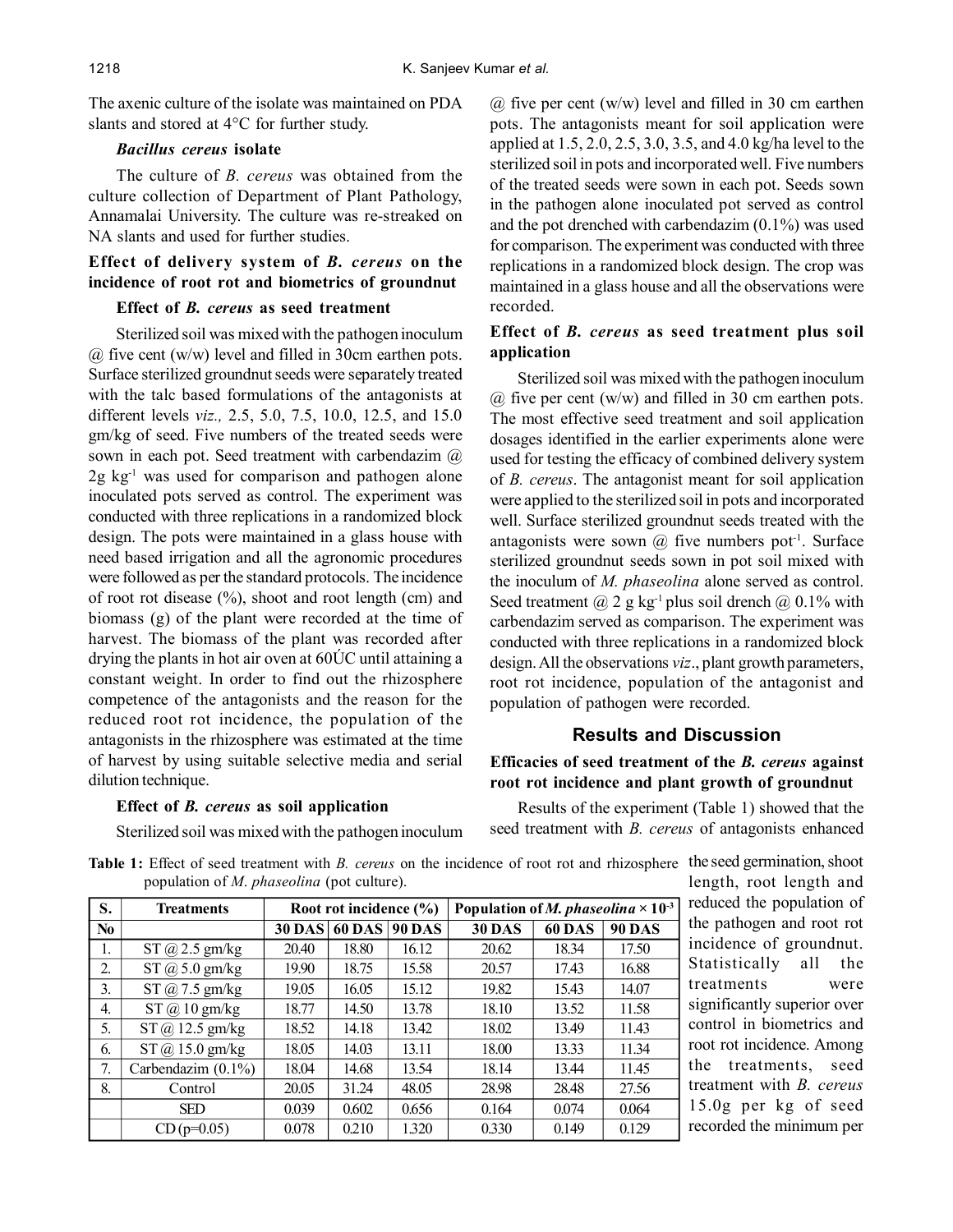Efficacy of seed plus soil application of bacillus cereus on the root rot (macrophomina phaseolina (tassi.) goid.) 1219

| S.  |                          | Germina-     | <b>Shoot</b> | <b>Root</b>                            | <b>Biomass</b> |
|-----|--------------------------|--------------|--------------|----------------------------------------|----------------|
| No. | <b>Treatments</b>        | tion $(\% )$ |              | $length(cm) length(cm) (g/plant^{-1})$ |                |
|     | $ST$ $\omega$ 2.5 gm/kg  | 90.02        | 10.24        | 9.05                                   | 18.15          |
| 2   | $ST$ $\omega$ 5.0 gm/kg  | 91.74        | 11.24        | 10.05                                  | 19.05          |
| 3   | $ST$ $\omega$ 7.5 gm/kg  | 92.75        | 12.49        | 13.99                                  | 20.00          |
| 4   | $ST$ $@$ $10$ gm/kg      | 93.20        | 16.20        | 8.50                                   | 21.12          |
| 5   | $ST$ $\omega$ 12.5 gm/kg | 94.48        | 16.79        | 15.25                                  | 22.80          |
| 6.  | $ST$ $\omega$ 15.0 gm/kg | 94.00        | 16.88        | 15.26                                  | 22.82          |
| 7.  | Carbendazim $0.1\%$      | 92.20        | 12.00        | 11.00                                  | 19.25          |
| 8.  | Control                  | 82.46        | 4.79         | 3.12                                   | 18.02          |
|     | <b>SED</b>               | 1.36         | 0.10         | 0.13                                   | 6.119          |
|     | $CD(p=0.05)$             | 2.15         | 0.28         | 0.27                                   | 1.300          |

**Table 2:** Effect of seed treatment with *B. cereus* on the biometrics of groundnut var. TMV 13.

cent root rot incidence (13.11%) and *M. phaseolina* population (11.34) at 90 DAS (Table 1) while control recorded the maximum root rot incidence of (48.05%) and *M. phaseolina* population (27.56). This was followed by the seed treatment levels with 12.5, 10.0, and 7.5 gm/ kg of seed in the decreasing order of merit. The dosage levels at 15.0 and 12.5 gm/kg of seed recorded at par results with each other. The seed treatment with *viz., B. cereus* at 2.5 kg-1 of seed was the least effective dose and it proved insufficient to manage the disease.

The antagonist as seed treatment showed significant increase in plants growth parameters (Table 2). Among the different levels the treatment with *B. cereus* at 15.0 g kg-1 of seed recorded the maximum germination percent (94.00), root length (15.26 cm), shoot length (16.88 cm) and biomass (22.82) as against the minimum root length and shoot length recorded in control. An increase in the level of dosage resulted in increase in the growth parameters of groundnut.

Similar results on the efficacy of biocontrol agents as seed treatment were reported by several workers.

Seed treatment with *P. fluorescens* @ 10g kg<sup>-1</sup> of seed efficiently reduced the root rot incidence and increased plant growth and yield of groundnut (Meena *et al.,* 2001). Peanut seeds bacterized with *P. fluorescens* showed a significant increase in the germination and decrease in the incidence of root rot caused by *M. phaseolina* (Gupta *et al.,* 2002).

Seed treatment would have helped in the effective colonization of the antagonists in the rhizosphere which could have resulted in enhanced plant growth and reduced incidence of root rot. PGPR's were also reported to produce amino acids, salicylic acid and IAA (Sivamani and

Ganamanickam, 1988). Similar such plant growth promoting substances produced by *B. cereus* might have improved the plant growth and seedling vigour of groundnut. These earlier reports lend support to the present findings.

## **Efficacy of soil application of** *B. cereus* **on the root rot incidence and plant growth of groundnut**

The results of the study showed that the different levels of treatments tested by soil application varied in their efficacy in reducing the population of *M. phaseolina* and root rot incidence of groundnut (Table 3). The minimum disease incidence of (14.18%) and pathogen population (13.86) was recorded at a level of  $4.0 \text{ kg ha}^{-1}$ . This was followed by the soil application of *B. cereus* at 3.5, 3.0 and 2.5 kg ha-1 in the decreasing order of merit. A similar trend was observed with regard to the reduction in the pathogen population. However, the levels 3.0 kg/ ha and above recorded statistically at par values in reducing the disease incidence and pathogen population.

The treatments with soil application of antagonists showed substantial increase in plants growth parameters.

**S. Treatments** Root rot incidence  $(\%)$  Population of *M. phaseolina*  $\times 10^{-3}$ **No 30 DAS 60 DAS 90 DAS 30 DAS 60 DAS 90 DAS** 1. SA @ 1.5 kg/ha 21.54 19.94 17.48 20.88 19.45 18.20 2. SA @ 2.0 kg/ha | 20.28 | 19.68 | 16.78 | 20.64 | 17.58 | 16.92 3. SA  $@2.5$  kg/ha  $20.06$  17.44 16.28 19.98 17.02 16.48 4.  $S_A \quad \frac{\partial}{\partial 3.0 \text{ kg/ha}}$  19.84 15.42 14.52 19.02 16.64 15.52 5. SA @ 3.5 kg/ha 18.84 15.54 14.26 18.76 15.50 14.26 6.  $SA @ 4.0 kg/ha$  18.60 15.48 14.18 18.02 14.90 13.86 7. Carbendazim(0.1% as soil drench) 18.95 15.82 14.46 18.74 15.68 13.92 8. Control 20.05 31.24 48.05 28.98 28.48 27.56 SED | 0.39 | 0.06 | 0.25 | 0.164 | 0.074 | 0.24 CD (p=0.05) 0.78 0.21 0.52 0.330 0.149 0.52

**Table 3:** Effect of seed treatment with *B. cereus* on the incidence of root rot and rhizosphere Among the different levels population of *M*. *phaseolina* (pot culture).

the treatment with *B. cereus* at 4.0 kg ha-1 recorded the germination percent  $(94.15 \t%).$ maximum root length (10.10 cm), shoot length (12.99 cm) and biomass (22.95 g) as against the minimum root length and shoot length recorded in control (Table 4). This was followed by the soil application of *B. cereus* at 3.5, 3.0 and 2.5 kg ha-1 in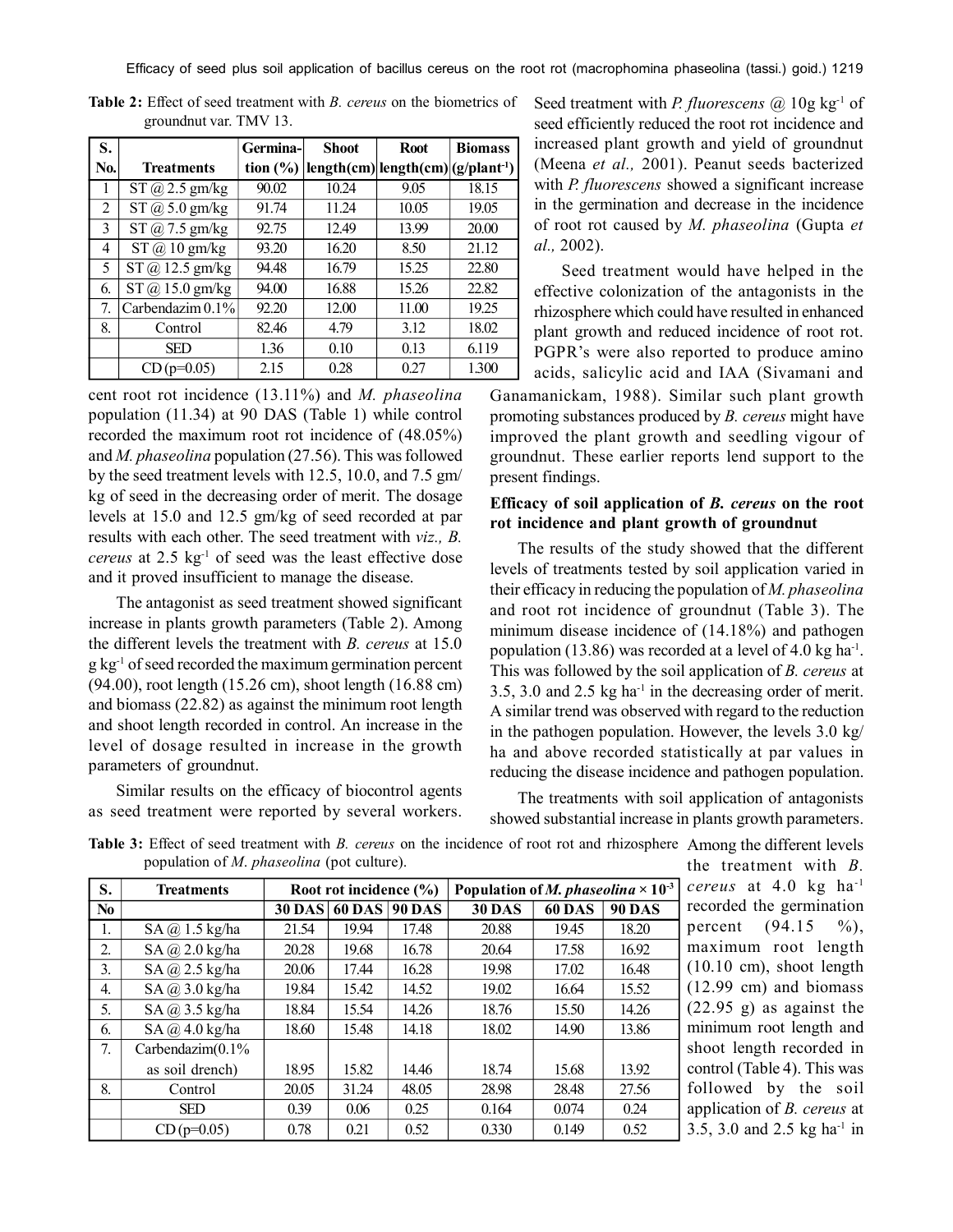**Table 4:** Effect of soil application of *B. cereus* on the biometrics of pressmud base reduced the root rot of blackgram. groundnut var. TMV 13.

| S.  |                         | Germina-     | <b>Shoot</b> | <b>Root</b>                            | <b>Biomass</b> |
|-----|-------------------------|--------------|--------------|----------------------------------------|----------------|
| No. | <b>Treatments</b>       | tion $(\% )$ |              | $length(cm) length(cm) (g/plant^{-1})$ |                |
| 1.  | $SA$ $@$ 1.5 kg/ha      | 84.75        | 9.02         | 8.00                                   | 18.99          |
| 2.  | $SA$ $@$ $2.0$ kg/ha    | 87.50        | 10.12        | 8.12                                   | 19.57          |
| 3.  | $SA$ $@$ 2.5 kg/ha      | 90.12        | 11.05        | 8.99                                   | 20.05          |
| 4.  | $SA$ $\omega$ 3.0 kg/ha | 92.22        | 11.69        | 9.65                                   | 21.25          |
| 5.  | $SA$ $\omega$ 3.5 kg/ha | 93.40        | 12.18        | 9.85                                   | 22.87          |
| 6.  | $SA$ $@$ 4.0 kg/ha      | 94.15        | 12.99        | 10.10                                  | 22.95          |
| 7.  | Carbendazim $0.1\%$     | 90.15        | 10.22        | 8.88                                   | 17.05          |
| 8.  | Control                 | 82.46        | 4.79         | 3.12                                   | 18.02          |
|     | <b>SED</b>              | 1.119        | 0.970        | 0.522                                  | 0.623          |
|     | $CD(p=0.05)$            | 2.300        | 1.960        | 1.050                                  | 1.242          |

Soil application of biocontrol agents including *B. subtilis* is reported to effectively reduce root rot caused by soil borne pathogens in several crops (Saravanakumar *et al*., 2007; Thilagavathi *et al*., 2007; Loganathan *et al*., 2010; Senthilraja *et al*., 2010). These earlier reports are in line with the present findings.

# **Efficacy of seed plus soil application of** *B. cereus* **on the root rot incidence and plant growth of groundnut**

The results obtained on the efficacy of *B. cereus* as seed + soil application in a pot culture

**Table 5:** Effect of seed treatment plus soil application of *B. cereus* on the incidence of root rot and rhizosphere population of *M*. *phaseolina* (Pot culture).

| S.             | <b>Treatments</b>                      | Root rot incidence (%) |               | Population of <i>M. phaseolina</i> $\times$ 10 <sup>-3</sup> |               |               |               |
|----------------|----------------------------------------|------------------------|---------------|--------------------------------------------------------------|---------------|---------------|---------------|
| No             |                                        | <b>30 DAS</b>          | <b>60 DAS</b> | <b>90 DAS</b>                                                | <b>30 DAS</b> | <b>60 DAS</b> | <b>90 DAS</b> |
| 1.             | $ST$ @ 2.5 gm/kg + SA @ 1.5 kg/ha      | 10.18                  | 16.20         | 19.70                                                        | 17.20         | 9.05          | 8.25          |
| 2 <sub>1</sub> | $ST$ @ 5.0 gm/kg + SA @ 2.0 kg/ha      | 9.35                   | 15.15         | 17.20                                                        | 10.12         | 10.15         | 5.77          |
| 3.             | $ST$ @ 7.5 gm/kg + SA @ 2.5 kg/ha      | 7.85                   | 12.88         | 15.65                                                        | 9.00          | 6.88          | 6.18          |
| 4.             | $ST$ (a) 10 gm/kg + SA (a) 3.0 kg/ha   | 5.65                   | 11.00         | 16.17                                                        | 8.15          | 6.79          | 6.98          |
| 5.             | $ST$ (a) 12.5 gm/kg + SA (a) 3.5 kg/ha | 5.62                   | 9.78          | 11.05                                                        | 8.12          | 5.89          | 6.00          |
| 6.             | $ST$ (a) 15.0 gm/kg + SA (a) 4.0 kg/ha | 5.70                   | 8.52          | 9.05                                                         | 8.02          | 5.23          | 5.98          |
| 7 <sub>1</sub> | Carbendazim 50% WP $(a)$ 0.1           |                        |               |                                                              |               |               |               |
|                | $\%$ as (ST+SD)                        | 5.69                   | 7.48          | 8.68                                                         | 6.83          | 4.92          | 5.32          |
| 8.             | Control                                | 20.05                  | 31.24         | 48.05                                                        | 28.98         | 28.48         | 27.56         |
|                | <b>SED</b>                             | 0.522                  | 0.577         | 0.776                                                        | 0.333         | 0.268         | 0.004         |
|                | $CD(p=0.05)$                           | 1.050                  | 1.160         | 1.560                                                        | 0.670         | 0.540         | 0.008         |

**Table 6:** Effect of seed treatment plus soil application of *B. cereus* on the biometrics of groundnut var. TMV 13.

| S.  |                                        | Germina-     | <b>Shoot</b> | <b>Root</b>           | <b>Biomass</b> |
|-----|----------------------------------------|--------------|--------------|-----------------------|----------------|
| No. | <b>Treatments</b>                      | tion $(\% )$ |              | length(cm) length(cm) | $(g/plant-1)$  |
| 1.  | $ST$ @ 2.5 gm/kg + SA @ 1.5 kg/ha      | 91.15        | 10.05        | 10.12                 | 19.07          |
| 2.  | $ST$ (a) 5.0 gm/kg + SA (a) 2.0 kg/ha  | 92.06        | 10.10        | 10.15                 | 19.68          |
| 3.  | $ST$ (a) 7.5 gm/kg + SA (a) 2.5 kg/ha  | 92.78        | 11.12        | 10.16                 | 21.10          |
| 4.  | $ST$ (a) 10 gm/kg + SA (a) 3.0 kg/ha   | 93.52        | 11.15        | 11.00                 | 22.94          |
| 5.  | $ST$ (a) 12.5 gm/kg + SA (a) 3.5 kg/ha | 94.44        | 11.60        | 11.12                 | 24.06          |
| 6.  | $ST$ (a) 15.0 gm/kg + SA (a) 4.0 kg/ha | 94.98        | 12.05        | 11.67                 | 26.59          |
| 7.  | Carbendazim 50% WP                     | 89.72        | 13.52        | 17.89                 | 19.03          |
| 8.  | Control                                | 67.85        | 19.20        | 9.80                  | 17.12          |
|     | <b>SED</b>                             | 0.262        | 0.656        | 0.263                 | 0.121          |
|     | $CD(p=0.05)$                           | 0.526        | 1.320        | 0.530                 | 0.251          |

experimental are furnished in Table 5. Among the various treatments, the  $T_6$  (seed treatment  $15.0 \frac{g}{kg} + \frac{1}{10}$ application @ 4.0 kg/ha) application, of *B. cereus* recorded the minimum disease incidence (9.05) and least population of *M. phaseolina* (5.98). This was followed by the treatments  $T_5$  and T4 in the decreasing order of merit. The maximum root rot incidence (30.15) and *M. phaseolina*

the decreasing order of merit. Here again the levels at 3.0 kg/ha and above recorded statistically at par values in promoting the biometrics of groundnut.

Introduction of biocontrol agents into the soil for disease control is becoming a common proactive in recent years. According to Jacob (1989) reported that introduction of *B. subtilis* to soil through peat soil or population (27.56) was observed in control. The treatment  $T<sub>5</sub>$  (ST  $@$  12.5 gm/kg + SA  $@$  3.5 kg/ha) also recorded statistically similar results as that of  $T_{6}$ .

Among the various levels of *b. cereus* tested by seed treatment plus soil application, the treatment with *B. cereus* (seed treatment  $\omega$  15.0 g/kg + soil application  $\omega$